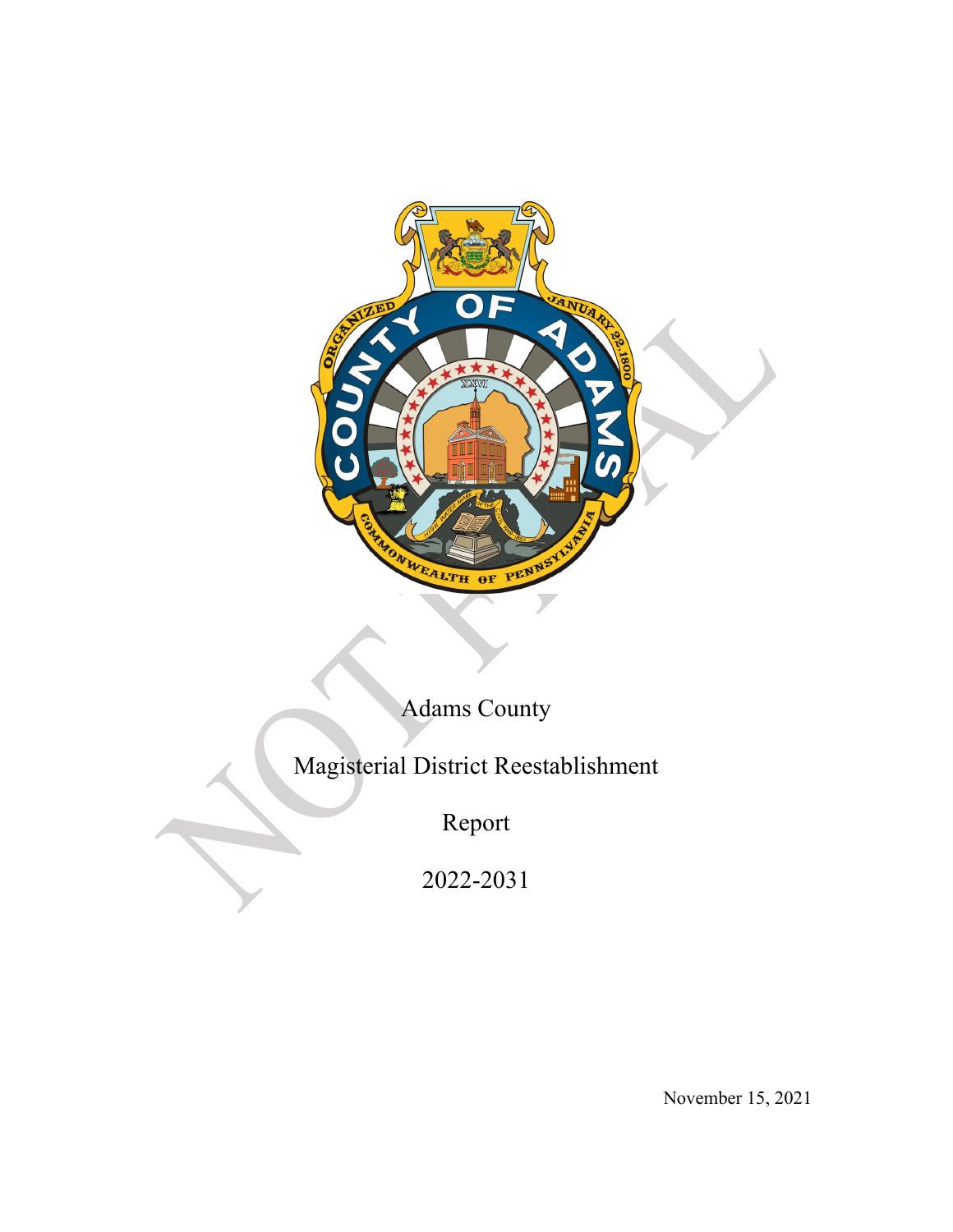#### **Introduction**

In July 2021, Adams County was notified by the Administrative Office of Pennsylvania Courts (AOPC) of its requirement under 42 Pa.C.S.A. § 1503 to participate in the reestablishment of magisterial districts. This event occurs every ten years and is directly related to the Federal decennial census. Adams County has received from the AOPC a set of guidelines, case filing statistics, and workload statistics for Criminal, Non-Traffic, Private Criminal Complaint, Private Summary Complaint, Traffic, Civil, Landlord/Tenant and Miscellaneous filings in the four District Courts in Adams County. In addition, Population Data and Projections were received from the Adams County Office of Planning and Development. The guidelines indicate that Adams County shall submit recommendations to the AOPC regarding the reestablishment of its District Courts no later than February 28, 2022.

The four District Courts in Adams County currently exist as follows:

- 1. District Court 51-3-01 525 Boyds School Road, Suite 900 Gettysburg, PA 17325 Coverage: Gettysburg Borough Straban Township Current Magisterial District Judge: Matthew R. Harvey Term Expires: 1-4-2026
- 2. District Court 51-3-02 45D West Hanover Street Gettysburg, PA 17325 Coverage: Bonneauville Borough Littlestown Borough McSherrystown Borough Conewago Township Germany Township Mt. Joy Township Mt. Pleasant Township Union Township Current Magisterial District Judge: Daniel S. Bowman Term Expires: 1-2-2022 Newly elected Magisterial District Judge: Christopher A. Snyder Term Begins: 1-3-2022
- 3. District Court 51-3-03 40 Church Road East Berlin, PA 17316 Coverage: Abbottstown Borough East Berlin Borough New Oxford Borough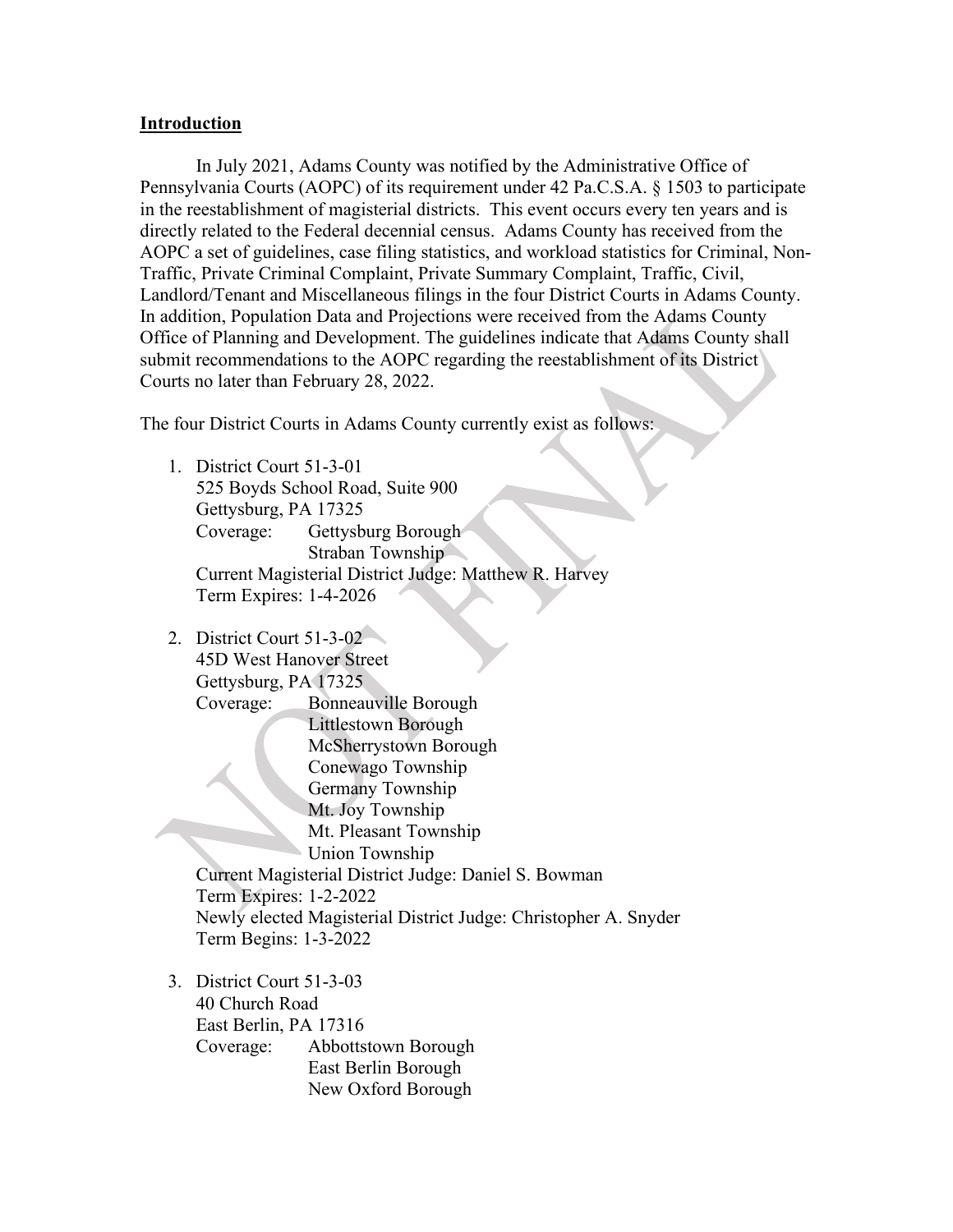York Springs Borough Berwick Township Hamilton Township Huntington Township Latimore Township Oxford Township Reading Township Tyrone Township Current Magisterial District Judge: Tony J. Little Term Expires: 12-31-2023

4. District Court 51-3-04 525 Boyds School Road, Suite 800 Gettysburg, PA 17325 Coverage: Arendtsville Borough

Bendersville Borough Biglerville Borough Carroll Valley Borough Fairfield Borough Butler Township Cumberland Township Franklin Township Freedom Township Hamiltonban Township Highland Township Liberty Township Menallen Township Current Magisterial District Judge: Mark D. Beauchat

Term Expires: 12-31-2023

The following report, along with required worksheets provided by the AOPC, will meet the requirements of the AOPC. The process of coming to the conclusion in this report will be accomplished by a combination of the examination of the data, conferring with the Magisterial District Judges in Adams County, and the guidance and review of the report by a committee to be comprised of the following Adams County members, as appointed by the President Judge:

- 1. Court of Common Pleas Judge Thomas Campbell, Chair
- 2. Commissioner Randy Phiel
- 3. Magisterial District Judge Matthew Harvey
- 4. District Attorney Brian Sinnett
- 5. Public Defender Kristin Rice
- 6. District Court Administrator Donald Fennimore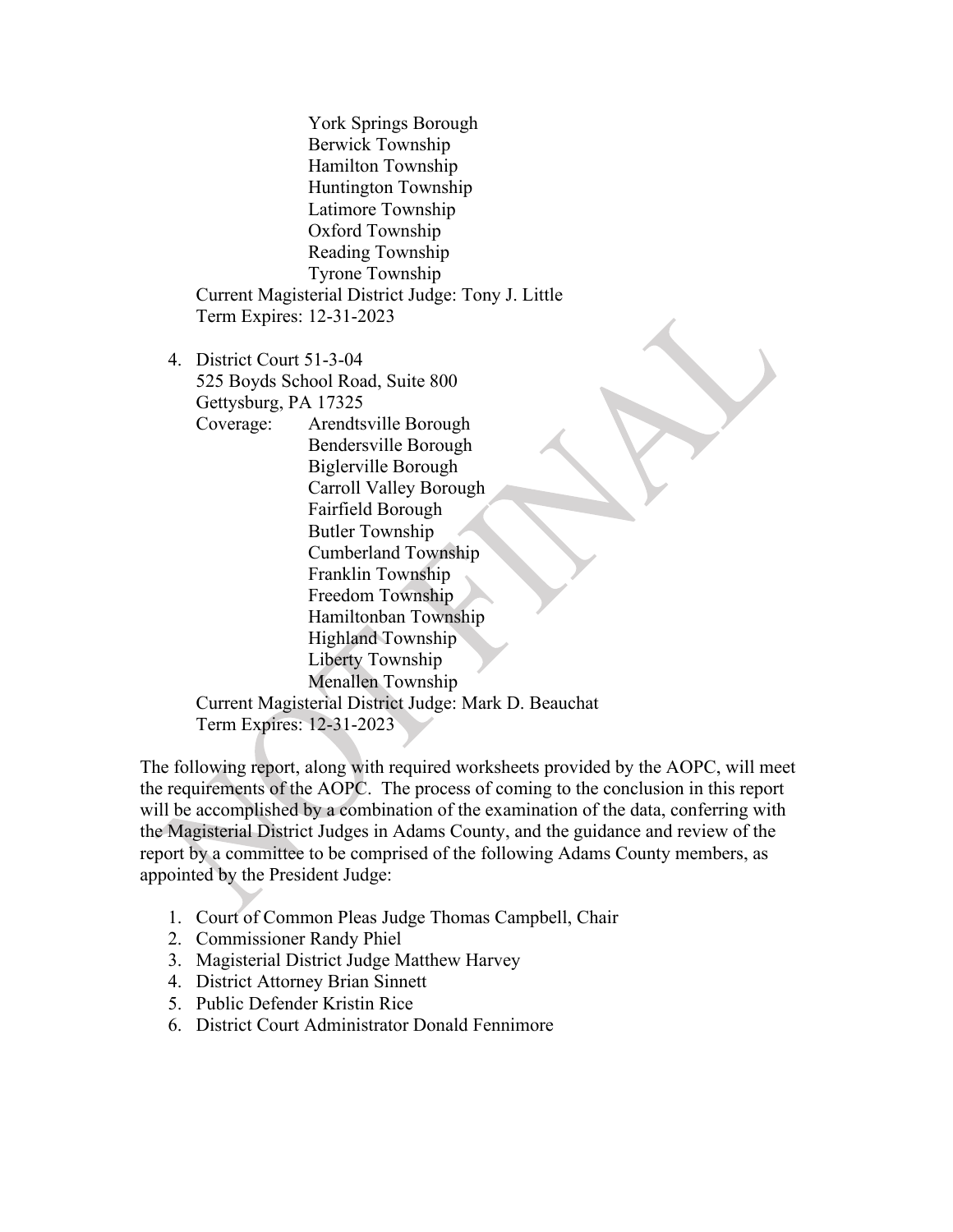#### **Background**

In 2012, Adams County submitted its last report regarding reestablishment. In that report, the recommendation was to reestablish the four District Courts and to change boundaries in order to address the equitable distribution of caseload. District Court 51-3- 01 eliminated Tyrone Township and District Court 51-3-03 added Tyrone Township. These recommendations were accepted by the AOPC and the Pennsylvania Supreme Court.

## **Guidelines**

For the current reestablishment project, the AOPC has indicated we are to answer two questions: First, how many magisterial districts do we need to handle the case filings, not just now, but for the next ten years? Second, where should the boundaries of those districts be drawn so that the workload is equitably distributed among the MDJs in the county? The AOPC has established the framework and provided metrics for us to consider when answering these two questions. We are to compare the average **caseloads** of the offices, both within our judicial district and with all other Class 5 counties. When a magisterial district court falls at the lower end of this range, the president judge must evaluate this factor in formulating the realignment proposal. Additionally, no magisterial district should have a total **workload** which is 15% higher or lower than the workload of any other district in the judicial district.

#### **Average Caseload**

The AOPC is asking each county to review the average caseloads (defined as the number of filings in a given year) of each office, to compare the average caseload to each office within the county and to compare the average caseload against other counties in the same class size. Figures are based upon sum of rounded figures for: 6-year average of Criminal, Non-Traffic, Private Complaint, Traffic, Landlord/Tenant and Civil filings, plus a 3 year average of Miscellaneous filings. The average number of annual filings for all Class 5 counties from 2014-2019 is 4,119.

| Total<br><b>Filings</b> | 2014# | 2015# | 2016# | 2017 | 2018 | 2019 | Class 5<br>County<br>Average |
|-------------------------|-------|-------|-------|------|------|------|------------------------------|
| $51 - 3 - 01$           | 5067  | 5301  | 5122  | 5087 | 4957 | 5871 | 27.9%                        |
| $51 - 3 - 02$           | 3159  | 3807  | 4203  | 4166 | 4342 | 4610 | $-1.3%$                      |
| $51 - 3 - 03$           | 4016  | 4384  | 4622  | 4847 | 5494 | 5418 | 17.3%                        |
| $51 - 3 - 04$           | 4154  | 5084  | 5132  | 4884 | 4768 | 5516 | 20.3%                        |
| All Four MDJ Offices    |       |       |       |      |      |      | <b>16.1%</b>                 |

# (Miscellaneous filing data unavailable for these years)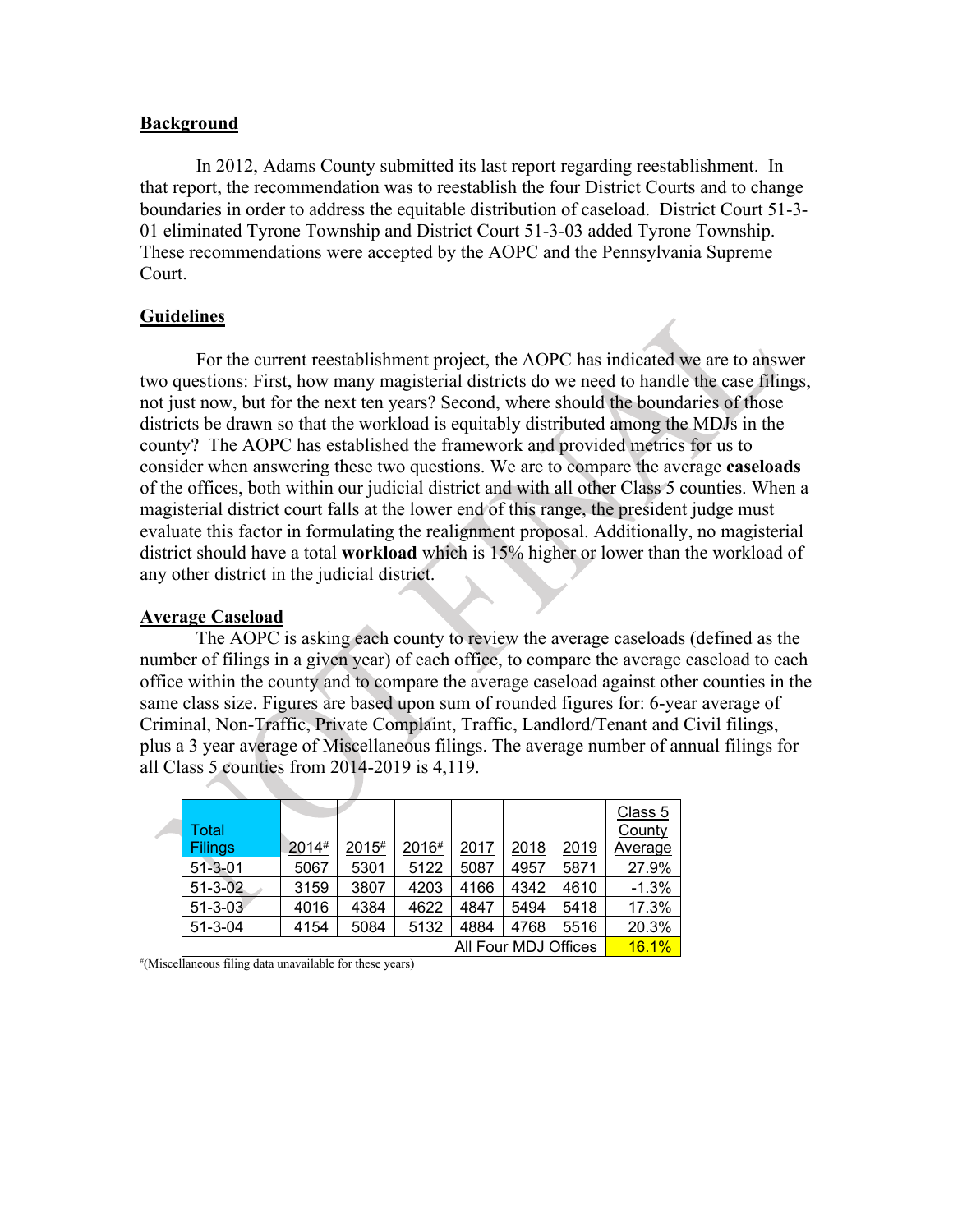

In Adams County, the office with the lowest average number of filings is 51-3-02. However, a second measure provided by the AOPC called "Workload" (to be discussed later in the report) indicates that 51-3-02 has the highest workload of the four offices based on the type of filings it processes. Additionally, 51-3-02 has been above the average from 2016-2019, as noted by the upward progression on the chart.

| <b>Class 5 Counties</b> | <b>Filings</b> |  |
|-------------------------|----------------|--|
| Lebanon                 | 4931           |  |
| <b>Adams</b>            | 4777           |  |
| Northumberland          | 4382           |  |
| Lawrence                | 4161           |  |
| Mercer                  | 3788           |  |
| Blair                   | 3757           |  |
| Lycoming                | 3306           |  |
| Class 5 Average         | 4119           |  |

| <b>Caseload Comparison to Other Class 5 Counties</b> |  |  |
|------------------------------------------------------|--|--|
|                                                      |  |  |

| <b>Class 5 Counties</b> | Population |  |  |
|-------------------------|------------|--|--|
| Lebanon                 | 143257     |  |  |
| <b>Blair</b>            | 122822     |  |  |
| Lycoming                | 114188     |  |  |
| Mercer                  | 110652     |  |  |
| <b>Adams</b>            | 103852     |  |  |
| Northumberland          | 91647      |  |  |
| Lawrence                | 86070      |  |  |

Adams County is ranked  $2<sup>nd</sup>$  out of 7 in our class for average number of filings during the time period indicated, even though we are ranked  $5<sup>th</sup>$  out of 7 in our class for population size. A prior table reflects that Adams County is operating at 16.1% above the average for all Class 5 counties in total number of filings.

## **Conclusion Based on Caseload**

We come to the conclusion that elimination of an entire district court is simply not possible due to the increases in filings and projected continued population growth for Adams County during the next ten years. This is supported by the data which indicates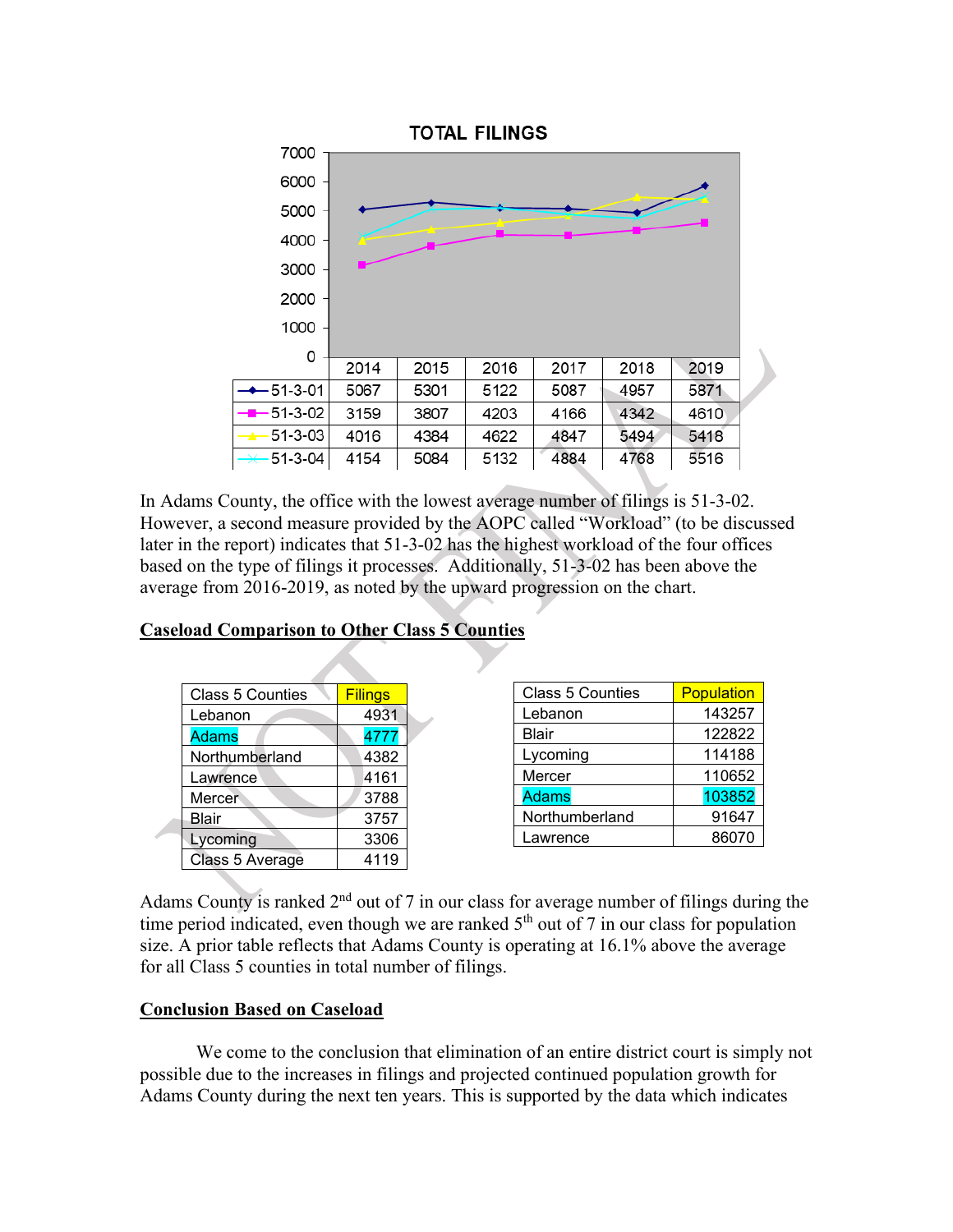Adams County is 16.1% Above Average of Filings for Class 5 size counties. The average number of filings for Class 5 counties is 4,119. Additionally, there is not a recommendation at this time to add an additional District Court. However, we note with interest that in 2019, the average caseload size for all four offices is 5,354 cases. If we currently had five district courts, the average caseload size for all five offices would be 4,283 cases. This is still above the average for Class 5 counties (*n*=4,119). If this continues, it is probable that we could conclude the need for an additional District Court when completing this report in 2031, especially if population also continues to increase.

#### **Workload**

The AOPC introduced a measure in 2011 to assist counties in determining if the workload is distributed effectively. Workload is a measure between existing magisterial districts within a county and not against other counties. The workload calculus involves the assignment of a weight for different types of case filings, which recognizes that all filings are not equal and that some filings require more work than others. If there is an imbalance, realignment of the district borders can assist with this. The numbers on the table below reflect the weighted measure developed by the AOPC:

| Total         |       |       |       |       |       |       | Sum of    |
|---------------|-------|-------|-------|-------|-------|-------|-----------|
| Workload      | 2014# | 2015# | 2016# | 2017  | 2018  | 2019  | Averages* |
| $51 - 3 - 01$ | 30183 | 32963 | 30216 | 32054 | 31133 | 37762 | 35715     |
| $51 - 3 - 02$ | 27973 | 27361 | 30086 | 31663 | 32396 | 33594 | 34939     |
| $51 - 3 - 03$ | 25000 | 25875 | 25422 | 29613 | 34011 | 32726 | 36285     |
| $51 - 3 - 04$ | 30094 | 32537 | 33591 | 34356 | 29533 | 32356 | 37171     |
|               | 36031 |       |       |       |       |       |           |

# (Miscellaneous filing data unavailable for these years)

\*(Figures are based upon sum of rounded figures for: 6 year average of Criminal, Non-Traffic, Private Complaint, Traffic, Landlord/Tenant and Civil filings, plus 3 year average of Miscellaneous filings)

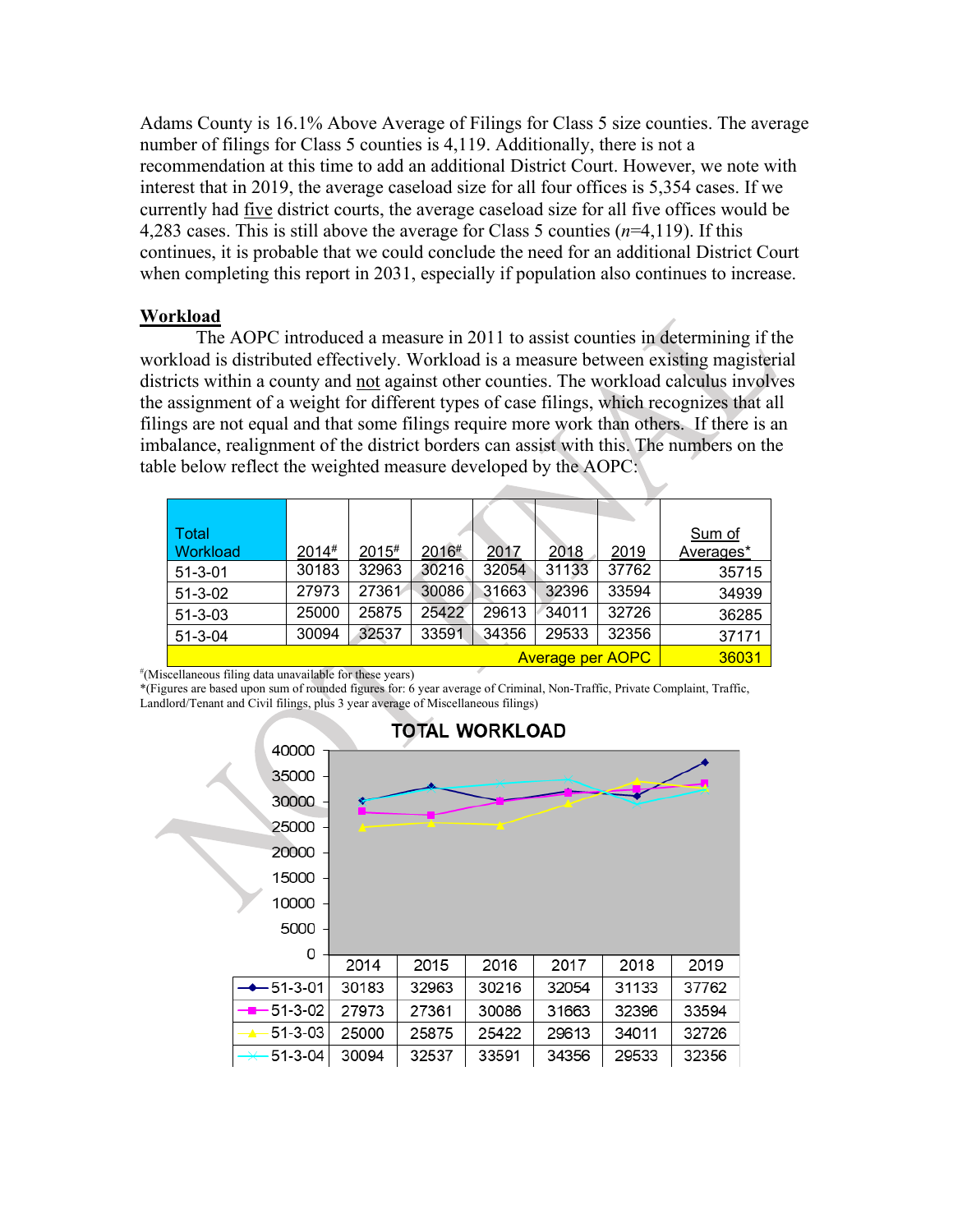## **No More than 15% Higher or Lower Workload**

In order to assist counties to determine if one office is working in excess of another, the AOPC has established 15% as the maximum workload variance from the average between offices. When Adams County completed the Re-establishment Plan in 2012, it was noted that for the 10 years prior to that report, all offices met that 15% variance threshold and the difference between the lowest workload office and highest workload office was 12.2%. After making the adjustment in 2012 of moving Tyrone Township from District Court 51-3-01 to District Court 51-3-03, all offices again meet the 15% variance threshold, with the difference between the lowest workload office and the highest workload office being 6.2%. Our anticipated decrease in workload variance during the last 10 years by moving Tyrone Township turned out to be correct. Interestingly, the variance between the four MDJ Offices is minimal:

- 1. District Court 51-3-01: -0.9% below the overall County Workload Average
- 2. District Court 51-3-02: -3.0% below the overall County Workload Average
- 3. District Court 51-3-03: 0.7% above the overall County Workload Average
- 4. District Court 51-3-04: 3.2% above the overall County Workload Average

This tight pattern suggests that we have operational equity on the average between all four Magisterial District Courts.

## **Conclusion Based on Workload**

This tight pattern suggests that we nearly have equity on the average between all four Magisterial District Courts. No office has a variance of workload greater than 15% from any other office. The widest difference between any two offices is 6.2%. This variance is low enough to discount the need to move a borough or township out of any current magisterial district.

## **Population**

In order to consider population trends, we consulted the Adams County Office of Planning and Development (OPD). At the time of preparing this report, OPD had not yet completed its updated 2030 projections using new census data and therefore, we will be using their projections generated in December 2019. Based on information received, the second piece of data involved the census data and extrapolated projections in each district court, broken down by boroughs and townships, as follows: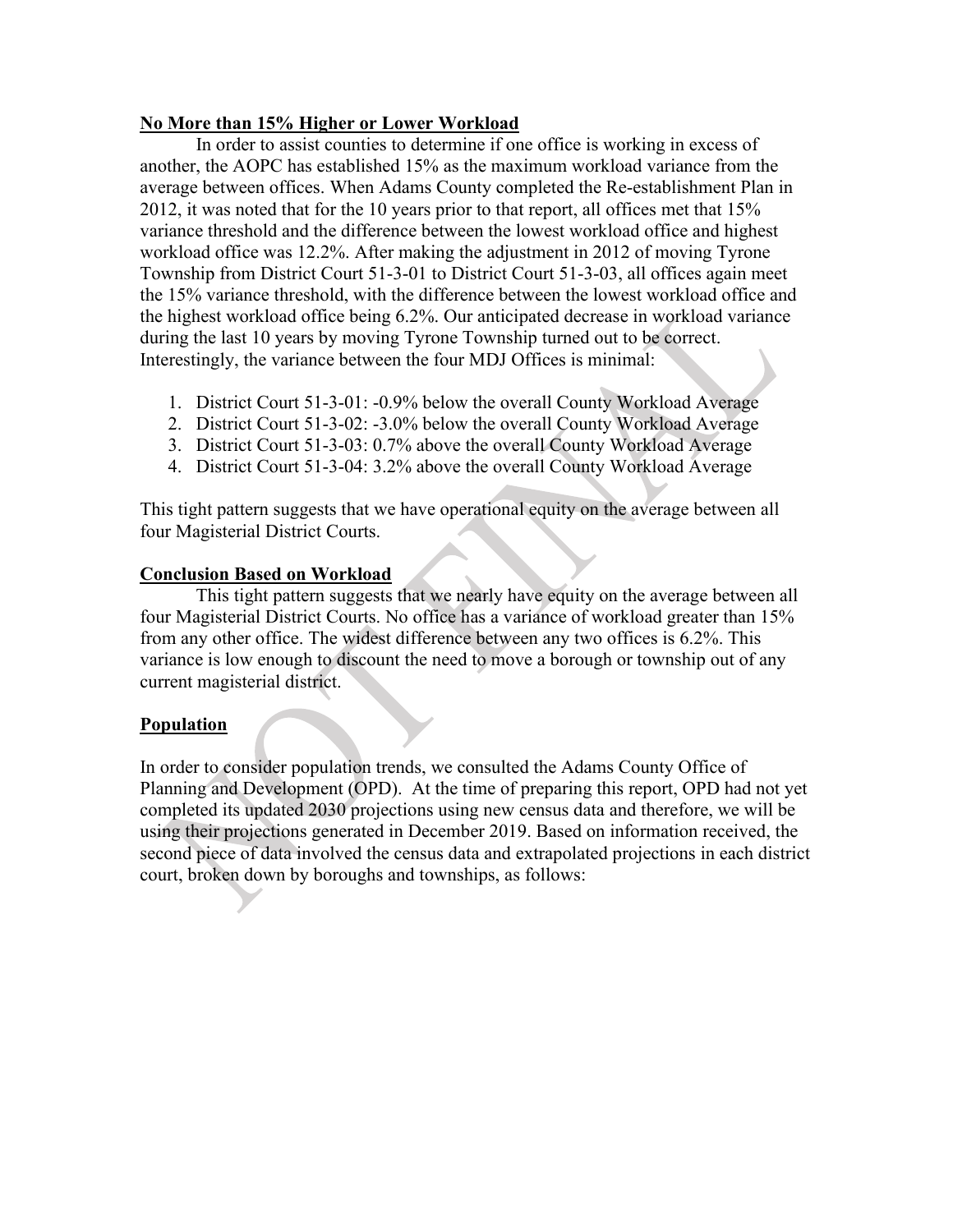|                               | Population |        | Projection | Population Change % |             |             |
|-------------------------------|------------|--------|------------|---------------------|-------------|-------------|
|                               | 2000       | 2010   | 2020       |                     |             |             |
|                               | Census     | Census | Census     | 2030                | 2000 - 2010 | 2010 - 2020 |
| $51 - 3 - 01$                 |            |        |            |                     |             |             |
| <b>Gettysburg Borough</b>     | 7490       | 7620   | 7106       | 7785                | 1.7%        | $-6.7%$     |
| <b>Straban Township</b>       | 4539       | 4928   | 4851       | 5399                | 8.6%        | $-1.6%$     |
| <b>Totals</b>                 | 12029      | 12548  | 11957      | 13184               | 4.3%        | $-4.7%$     |
| $51 - 3 - 02$                 |            |        |            |                     |             |             |
| <b>Bonneauville Borough</b>   | 1378       | 1800   | 1758       | 1847                | 30.6%       | $-2.3%$     |
| <b>Littlestown Borough</b>    | 3947       | 4434   | 4782       | 5001                | 12.3%       | 7.8%        |
| McSherrystown Borough         | 2691       | 3038   | 3077       | 3109                | 12.9%       | 1.3%        |
| Conewago Township             | 5709       | 7085   | 7875       | 8585                | 24.1%       | 11.2%       |
| <b>Germany Township</b>       | 2269       | 2700   | 2844       | 3198                | 19.0%       | 5.3%        |
| Mt. Joy Township              | 3232       | 3670   | 3789       | 4311                | 13.6%       | 3.2%        |
| Mt. Pleasant Township         | 4420       | 4693   | 4666       | 5550                | 6.2%        | $-0.6%$     |
| <b>Union Township</b>         | 2989       | 3148   | 3076       | 3325                | 5.3%        | $-2.3%$     |
| <b>Totals</b>                 | 26635      | 30568  | 31867      | 34926               | 14.8%       | 4.2%        |
| $51 - 3 - 03$                 |            |        |            |                     |             |             |
| <b>Abbottstown Borough</b>    | 905        | 1011   | 1022       | 1043                | 11.7%       | 1.1%        |
| <b>East Berlin Borough</b>    | 1365       | 1521   | 1542       | 1530                | 11.4%<br>D. | 1.4%        |
| <b>New Oxford Borough</b>     | 1696       | 1783   | 1868       | 1804                | 5.1%        | 4.8%        |
| <b>York Springs Borough</b>   | 574        | 833    | 683        | 843                 | 45.1%       | $-18.0%$    |
| <b>Berwick Township</b>       | 1818       | 2389   | 2403       | 2677                | 31.4%       | 0.6%        |
| <b>Hamilton Township</b>      | 2044       | 2530   | 2714       | 2959                | 23.8%       | 7.3%        |
| <b>Huntington Township</b>    | 2233       | 2369   | 2395       | 2599                | 6.1%        | 1.1%        |
| Latimore Township             | 2528       | 2580   | 2646       | 2813                | 2.1%        | 2.6%        |
| <b>Oxford Township</b>        | 4876       | 5517   | 5936       | 7171                | 13.1%       | 7.6%        |
| <b>Reading Township</b>       | 5106       | 5780   | 5799       | 6471                | 13.2%       | 0.3%        |
| <b>Tyrone Township</b>        | 2273       | 2298   | 2268       | 2478                | 1.1%        | $-1.3%$     |
| Totals                        | 25418      | 28611  | 29276      | 32388               | 12.6%       | 2.3%        |
| $51 - 3 - 04$                 |            |        |            |                     |             |             |
| <b>Arendtsville Borough</b>   | 848        | 952    | 867        | 956                 | 12.3%       | $-8.9%$     |
| <b>Bendersville Borough</b>   | 576        | 641    | 736        | 692                 | 11.3%       | 14.8%       |
| <b>Biglerville Borough</b>    | 1101       | 1200   | 1225       | 1227                | 9.0%        | 2.1%        |
| <b>Carroll Valley Borough</b> | 3291       | 3876   | 3940       | 4227                | 17.8%       | 1.7%        |
| <b>Fairfield Borough</b>      | 486        | 507    | 526        | 521                 | 4.3%        | 3.7%        |
| <b>Butler Township</b>        | 2678       | 2567   | 2550       | 2912                | $-4.1%$     | 0.7%        |
| <b>Cumberland Township</b>    | 5718       | 6162   | 7033       | 8219                | 7.8%        | 14.1%       |
| <b>Franklin Township</b>      | 4590       | 4877   | 4676       | 5303                | 6.3%        | $-4.1%$     |
| <b>Freedom Township</b>       | 844        | 831    | 825        | 883                 | $-1.5%$     | $-0.7%$     |
| <b>Hamiltonban Township</b>   | 2216       | 2372   | 2300       | 2538                | 7.0%        | $-3.0%$     |
| <b>Highland Township</b>      | 825        | 943    | 997        | 1062                | 14.3%       | 5.7%        |
| <b>Liberty Township</b>       | 1063       | 1237   | 1376       | 1483                | 16.4%       | 11.2%       |
| <b>Menallen Township</b>      | 2974       | 3515   | 3701       | 4246                | 18.2%       | 5.3%        |
| <b>Totals</b>                 | 27210      | 29680  | 30752      | 34269               | 9.1%        | 3.6%        |
| <b>GRAND TOTAL</b>            | 91292      | 101407 | 103852     | 114767              | 11.1%       | 2.4%        |